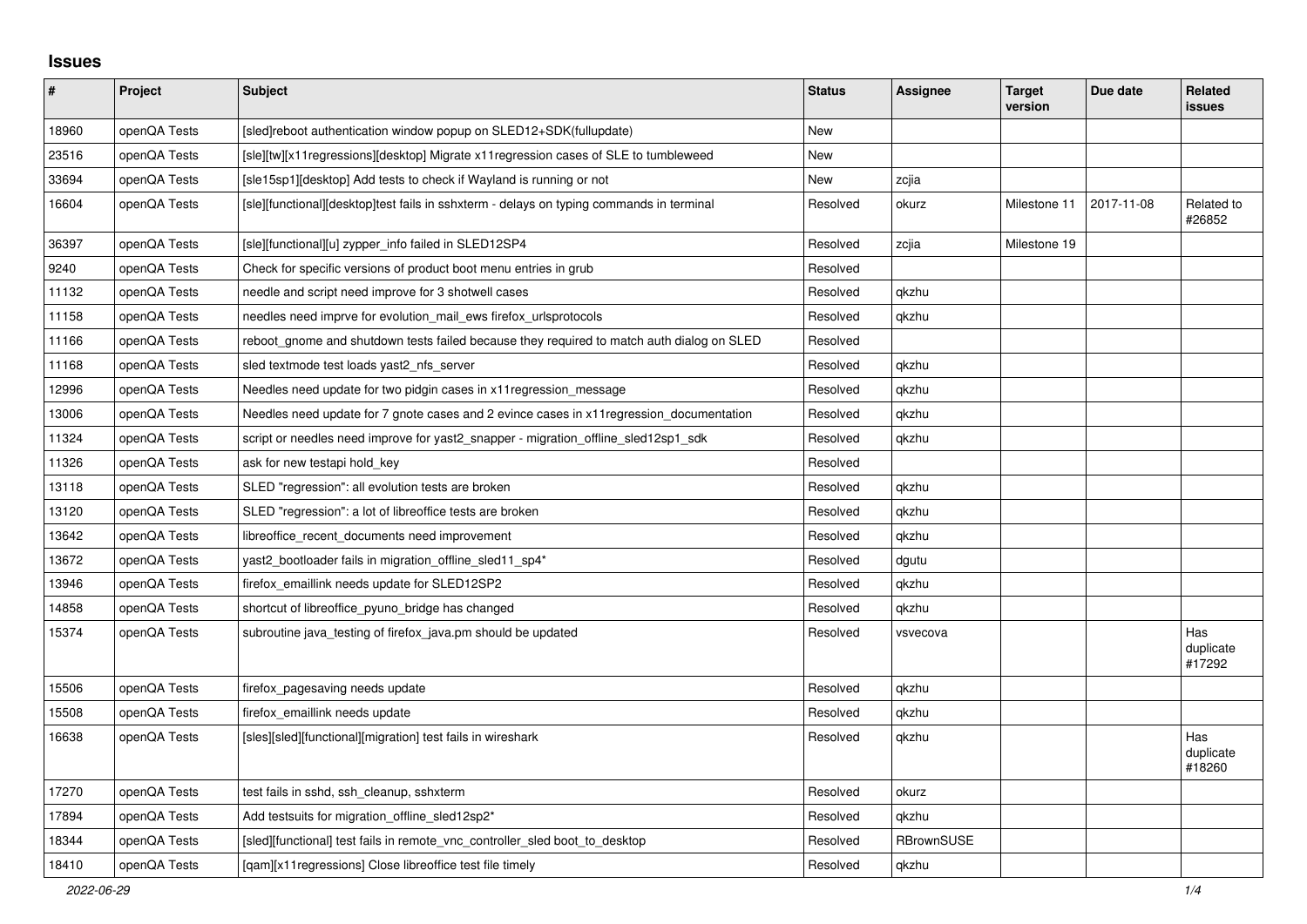| $\vert$ # | Project      | <b>Subject</b>                                                                                                             | <b>Status</b> | <b>Assignee</b> | <b>Target</b><br>version | Due date | Related<br><b>issues</b>                                                       |
|-----------|--------------|----------------------------------------------------------------------------------------------------------------------------|---------------|-----------------|--------------------------|----------|--------------------------------------------------------------------------------|
| 18626     | openQA Tests | [sled][x11regressions] test fails in empathy_irc                                                                           | Resolved      | qkzhu           |                          |          |                                                                                |
| 19658     | openQA Tests | [sled][sles][functional][qam] test fails in power action('poweroff')                                                       | Resolved      | michalnowak     |                          |          | Has<br>duplicate<br>#19662,<br><b>Blocks</b><br>#19664,<br>Copied to<br>#19880 |
| 23780     | openQA Tests | [tw][desktop] Migrate regression-documentation cases of SLE to Tumbleweed                                                  | Resolved      | zgao            |                          |          | Related to<br>#40082                                                           |
| 23840     | openQA Tests | [sle][qam][x11regressions] qam-regression-documentation can't be started due to a void test_flags in<br>gnote_first_run.pm | Resolved      | qkzhu           |                          |          |                                                                                |
| 26952     | openQA Tests | [sle15][functional][desktop] Enable Desktop Productivity Module for SLE15                                                  | Resolved      | okurz           |                          |          |                                                                                |
| 27062     | openQA Tests | [sle][functional][sle15][desktop] Add new QEMUVGA types for Wayland testing                                                | Resolved      | qkzhu           |                          |          | Related to<br>#15496.<br>Related to<br>#21786,<br>Related to<br>#53339         |
| 27166     | openQA Tests | [sle15][desktop] Migrate regression-gnome cases to SLED15                                                                  | Resolved      | qkzhu           |                          |          |                                                                                |
| 27229     | openQA Tests | [sle15][desktop] Migrate regression-other cases to SLED15                                                                  | Resolved      | qkzhu           |                          |          |                                                                                |
| 27502     | openQA Tests | Upgrade x86 64 workers to QEMU 2.9. <sup>*</sup> or later for Wayland testing of SLED15                                    | Resolved      | szarate         |                          |          | Related to<br>#21786,<br>Blocked by<br>#25688                                  |
| 28240     | openQA Tests | [sle15][desktop] workaround: switch SLE-Classic to GNOME Shell before fate#324384 is done                                  | Resolved      | qkzhu           |                          |          |                                                                                |
| 28597     | openQA Tests | [sle15][desktop] A redundant send_key 'ret' in sled15_workarounds                                                          | Resolved      | qkzhu           |                          |          |                                                                                |
| 29862     | openQA Tests | Update the test file of tracker_by_command                                                                                 | Resolved      | qkzhu           |                          |          |                                                                                |
| 30156     | openQA Tests | [sle15][desktop]test fails in nautilus_permission                                                                          | Resolved      | qkzhu           |                          |          |                                                                                |
| 30622     | openQA Tests | [sle15][desktop]test fails in change password and gnome classic switch                                                     | Resolved      | okurz           |                          |          |                                                                                |
| 30661     | openQA Tests | [sle15][desktop] Migrate regression-firefox cases to SLED15                                                                | Resolved      | qkzhu           |                          |          |                                                                                |
| 31048     | openQA Tests | [sle15][desktop] test fails in firefox smoke due to performance issue                                                      | Resolved      | qkzhu           |                          |          |                                                                                |
| 31159     | openQA Tests | [sle15sp1][desktop] Update needles for desktopapps-firefox due to the font change                                          | Resolved      | GraceWang       |                          |          |                                                                                |
| 31489     | openQA Tests | [sle15sp1][desktop] Migrate regression-remote cases to SLED15                                                              | Resolved      | GraceWang       |                          |          |                                                                                |
| 32650     | openQA Tests | [sle15][desktop] Update needles for desktopapps-documentation due to the font change                                       | Resolved      | GraceWang       |                          |          | Related to<br>#33439                                                           |
| 33349     | openQA Tests | [sle15][desktop] split testsuite desktopapps-firefox into two testsuites                                                   | Resolved      | qkzhu           |                          |          |                                                                                |
| 33439     | openQA Tests | [sle15][desktop] test fails in libreoffice_recent_documents                                                                | Resolved      |                 |                          |          | Related to<br>#32650                                                           |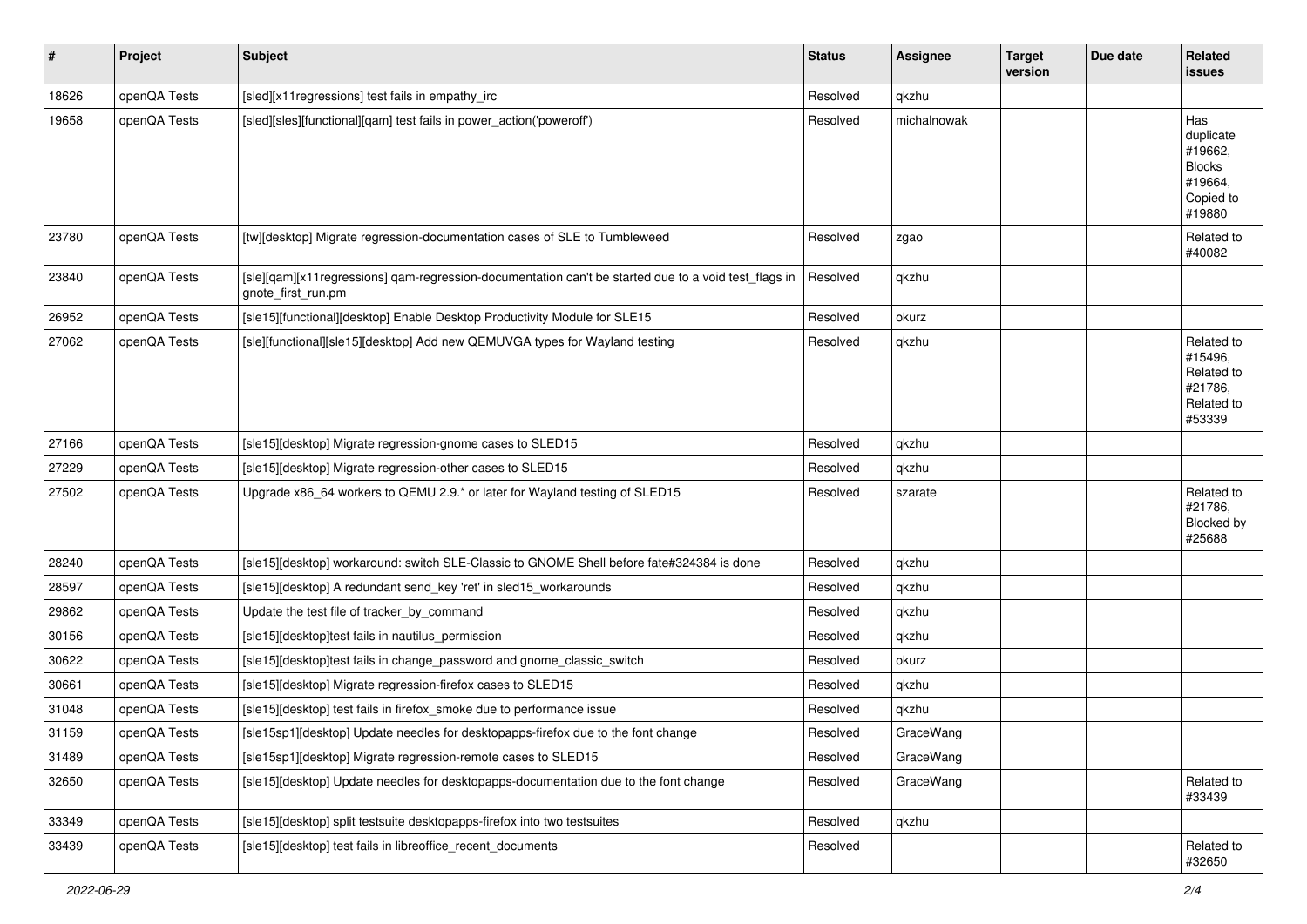| #     | Project        | <b>Subject</b>                                                                                                        | <b>Status</b> | <b>Assignee</b> | <b>Target</b><br>version | Due date   | Related<br><b>issues</b> |
|-------|----------------|-----------------------------------------------------------------------------------------------------------------------|---------------|-----------------|--------------------------|------------|--------------------------|
| 33484 | openQA Tests   | [desktop]handle login should be updated for the scenario of first login                                               | Resolved      | gkzhu           |                          |            |                          |
| 33493 | openQA Tests   | [sle15sp1][desktop] Add RDP remote desktop cases to SLED15                                                            | Resolved      | GraceWang       |                          |            | Related to<br>#9504      |
| 34231 | openQA Tests   | [sle][functional][desktop] Add a create hdd * testsuite for SLES+WE                                                   | Resolved      | qkzhu           |                          |            |                          |
| 34612 | openQA Tests   | [sle15][desktop] Rename all wayland related testsuites                                                                | Resolved      | qkzhu           |                          |            |                          |
| 34615 | openQA Tests   | [sle15][desktop] Migrate all wayland testsuites to SLES+WE by<br>START_AFTER_TEST=create_hdd_gnome+we                 | Resolved      | qkzhu           |                          |            |                          |
| 34867 | openQA Tests   | [sle15sp1][desktop] Migrate login test, change password to SLES15+WE                                                  | Resolved      | zcjia           |                          |            |                          |
| 34870 | openQA Tests   | [sle15sp1][desktop] firefox appearance should be updated due to a new confirmation popup                              | Resolved      | GraceWang       |                          |            |                          |
| 35197 | openQA Tests   | [sle][functional] test fails in scc registration sub register addons                                                  | Resolved      | qkzhu           |                          |            |                          |
| 36433 | openQA Tests   | [sle12sp4][desktop] remote desktop test of SLED12SP4 fails in login                                                   | Resolved      | qkzhu           |                          |            |                          |
| 36436 | openQA Tests   | [sle12sp4][desktop] Drop yast2_nfs_server, http_srv, dns_srv, postgresql_server, shibboleth,<br>apache_* in SLED12SP4 | Resolved      | zcjia           |                          |            |                          |
| 36820 | openQA Tests   | [sle12sp4][desktop] test fails in remote-desktop-client1                                                              | Resolved      | GraceWang       |                          |            |                          |
| 36841 | openQA Tests   | [sle12sp4][desktop] test fails in vino_client                                                                         | Resolved      | GraceWang       |                          |            |                          |
| 25992 | openQA Tests   | [sle][functional][sle15][desktop] The shutdown-auth is not expected in sled15                                         | Resolved      | okurz           |                          | 2017-11-08 |                          |
| 29634 | openQA Project | Enable QEMU snapshots function for virtio-gpu                                                                         | Resolved      | okurz           | Ready                    |            |                          |
| 13116 | openQA Tests   | SLED "regression": two empathy tests are broken                                                                       | Closed        | qkzhu           |                          |            |                          |
| 13944 | openQA Tests   | gnome classic switch needs update                                                                                     | Closed        | qkzhu           |                          |            |                          |
| 13968 | openQA Tests   | change_password <i>liails</i> at the passwd changing step                                                             | Closed        | qkzhu           |                          |            |                          |
| 13970 | openQA Tests   | application_starts_on_login needles are not accurate                                                                  | Closed        | qkzhu           |                          |            |                          |
| 14508 | openQA Tests   | ImageMagick.pm should clean it's testing files after the test                                                         | Closed        |                 |                          |            |                          |
| 15462 | openQA Tests   | we should workaround for bsc#1013208 in consoletest setup textmode+proxy SCC@uefi                                     | Closed        | qkzhu           |                          |            |                          |
| 19660 | openQA Tests   | [sled] Networkmanager controlled popup is too late in yast2 lan                                                       | Closed        |                 |                          |            |                          |
| 23518 | openQA Tests   | [sle][tw][x11regressions] Add testsuit of regression-installation to tumbleweed                                       | Closed        | qkzhu           |                          |            |                          |
| 25266 | openQA Tests   | BUILD WE is missing for we testsuite                                                                                  | Closed        |                 |                          |            |                          |
| 30625 | openQA Tests   | [sle15][desktop]test fails in boot to desktop                                                                         | Closed        |                 |                          |            |                          |
| 14506 | openQA Tests   | ImageMagick.pm should clean it's testing files after the test                                                         | Rejected      |                 |                          |            |                          |
| 17268 | openQA Tests   | [sled][migration] test fails in zypper_lifecycle expected: '/ImageMagick-\S+\s+2019-10-30' but got<br>2024-10-30      | Rejected      | tinawang123     |                          |            |                          |
| 18258 | openQA Tests   | [sled][x11 regressions]test fails in empathy aim                                                                      | Rejected      |                 |                          |            |                          |
| 19580 | openQA Tests   | [sle15sp1][desktop] Add a gdm case to allow user to set a password when they next login                               | Rejected      | yfjiang         |                          |            |                          |